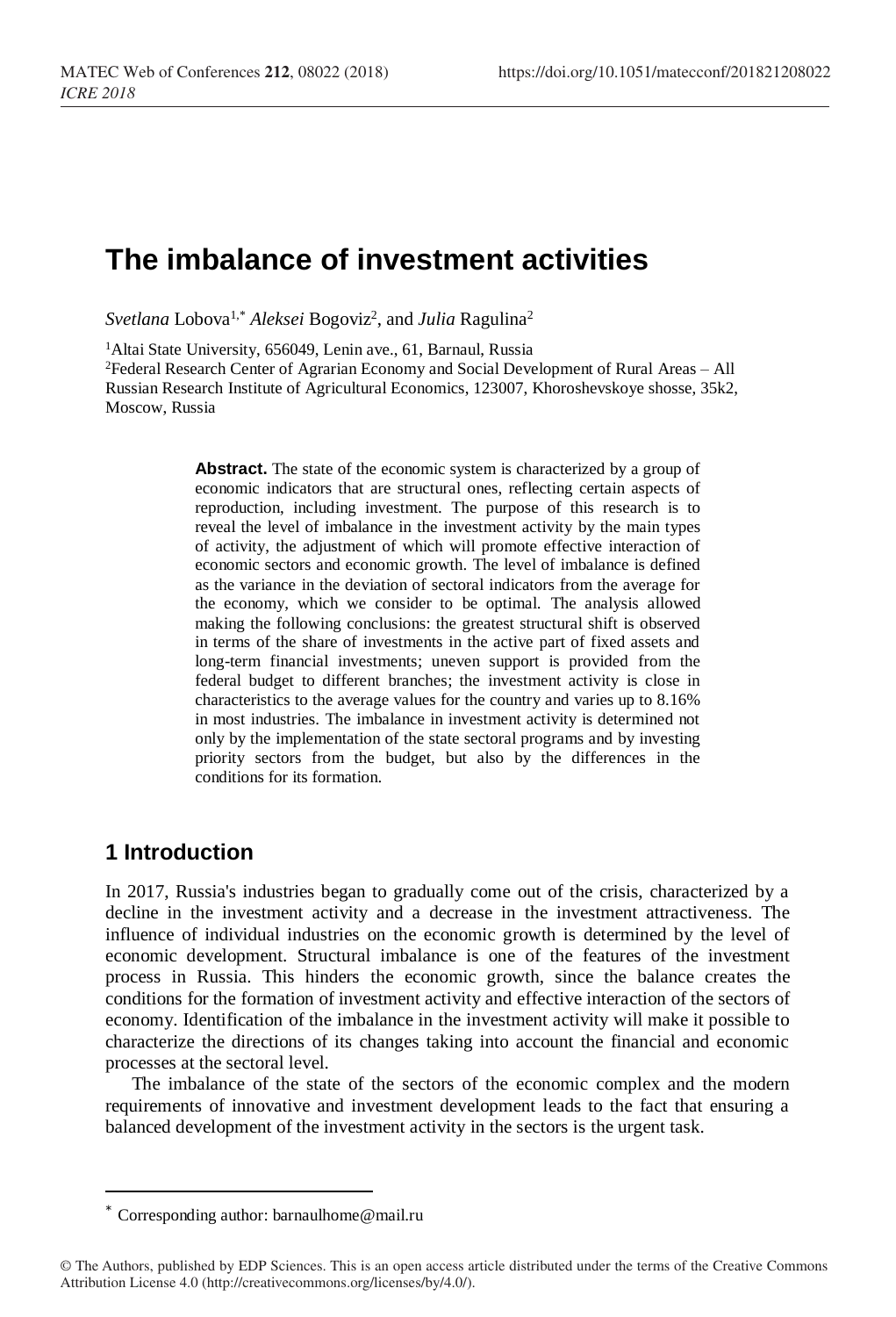#### **2 Methods**

The state of the economic system is characterized by a group of economic indicators that are structural ones, reflecting certain aspects of reproduction, including investment. These are structural changes in the economy that lie, first of all, at the heart of the sectoral differences. Hence is the relevance of the problem of studying the influence of structural components and their regulation on the efficiency of sectoral development. Therefore, a methodical approach to assessing structural changes was used to evaluate the investment activity and its impact on the economic growth.

To assess the imbalance of indicators and processes, it is possible to use variances. Thus, D. Rodrik [5] analyzed the structure of national economies of 10 developed countries from the average value. The variance of the indicators' deviation was 2%, so the average indicator was considered as optimal. The parameters of the structural imbalance of the economy by the variance of certain indicators were calculated in the studies of N.M. Abdikeev and Yu.S. Bogachev [3] and their stability were estimated.

To identify the role of industries in the investment development, we have identified the indicators of volatility of the investment activity (as a variance of indicators) for the main types of activity, as well as the conditions for its formation. Data from the Federal State Statistics Service of the Russian Federation [1, 2], which characterize investment activity, became the initial data for the calculations.

#### **3 Results**

Investments in fixed assets include not only expenses aimed at the construction, reconstruction of facilities, the acquisition of machinery, equipment, vehicles, production and economic equipment, the formation of a working, productive and breeding herd, planting and cultivating perennial crops, but also investments in intellectual property objects: works of science, literature and art; software and databases for computers, inventions, utility models, industrial designs, selection achievements, manufactured intangible search costs, costs for research, development and technological work, etc. [2]. The distribution of investments in fixed assets by types of economic activity is carried out in accordance with the All-Russian classifier of economic activities (ACTEC).

The result of investment activity is the economic growth – the expanded reproduction. The level of the expanded reproduction is defined as the ratio of investment in fixed assets to depreciation of fixed assets by types of economic activity (Table 1). By types of activity, the level of the expanded reproduction in such types of activities as "construction", "transport and communications", "agriculture, hunting and forestry" is higher than the average for the economy.

To measure the sectoral imbalance in investment activity, the variance indicator was used. The variance calculation was performed for individual types of activity and for the indicators of investment activity.

The greatest structural shift is observed in the share of investment in the active part of fixed assets - machinery, equipment, vehicles and long-term financial investments. Uneven support is provided to different branches from the federal budget. Investment activity is close in its characteristics to the average values for the country as a whole and varies up to 8.16% of the average values for such activities as "agriculture, hunting and forestry", "construction", "transport and communications", "production and distribution of electricity, gas and water". The greatest deviation in the investment activity is in "fishing, fish farming".

**Table 1.** Estimation of the level of extended reproduction by types of economic activity.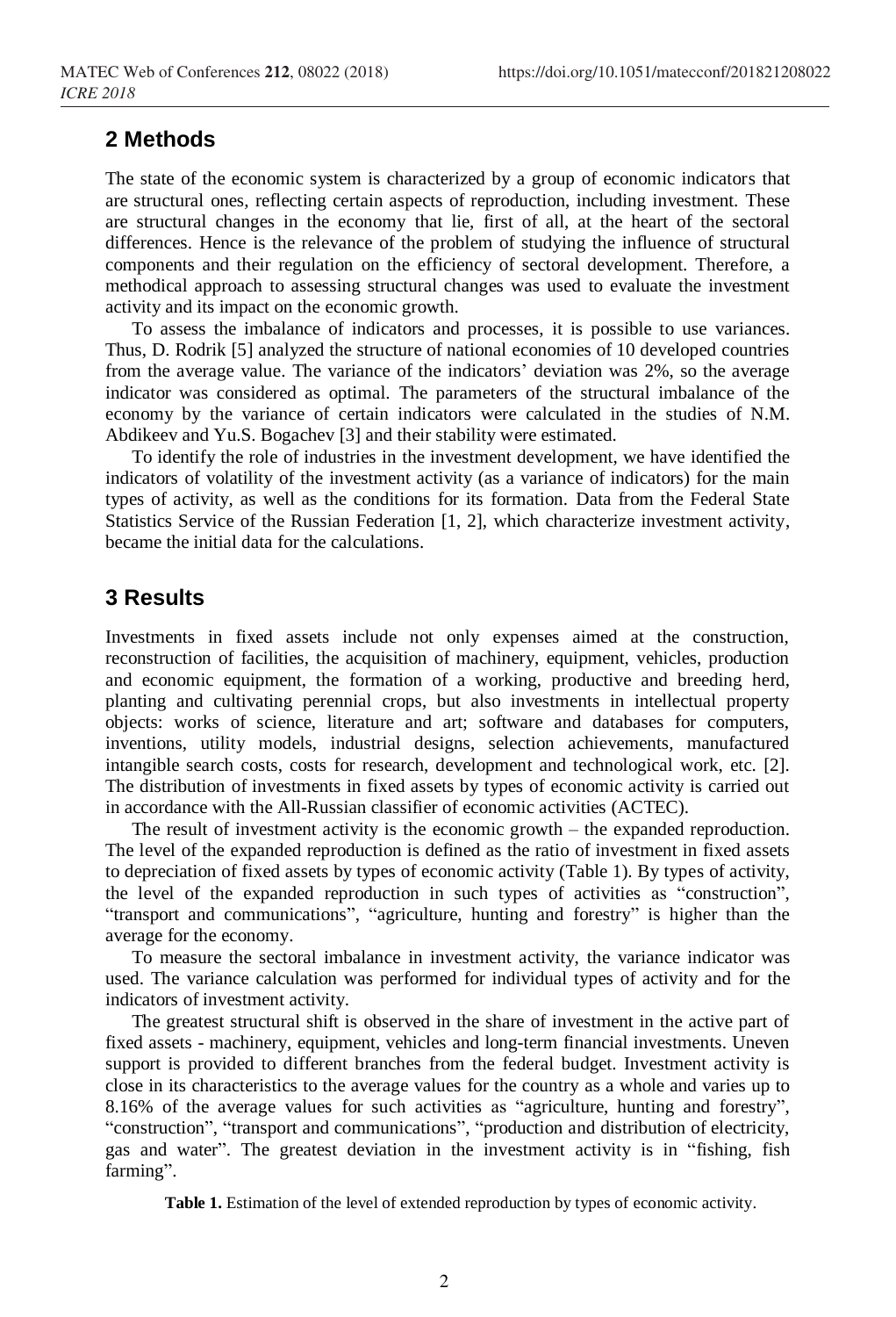| Types of<br>economic<br>activity                                                                                           |              | Investments in<br>fixed assets.<br>billion rubles |           | Amortization of fixed<br>assets of commercial<br>organizations by types<br>of economic activity,<br>million rubles |              | The level of<br>extended<br>reproduction | The index of<br>the level of<br>extended<br>reproduction,<br>$2016$ to |  |
|----------------------------------------------------------------------------------------------------------------------------|--------------|---------------------------------------------------|-----------|--------------------------------------------------------------------------------------------------------------------|--------------|------------------------------------------|------------------------------------------------------------------------|--|
|                                                                                                                            | 2015<br>2016 |                                                   | 2015      | 2016                                                                                                               | 2015<br>2016 |                                          | 2015, %                                                                |  |
| Economy as a<br>whole                                                                                                      | 10742.3      | 14639.8                                           | 5297691.3 | 5860652.0                                                                                                          | 2.03         | 2.50                                     | 123.19                                                                 |  |
| by main<br>economic<br>activities                                                                                          |              |                                                   |           |                                                                                                                    |              |                                          |                                                                        |  |
| agriculture,<br>hunting and<br>forestry                                                                                    | 505.8        | 611.2                                             | 164596.8  | 180929.6                                                                                                           | 3.07         | 3.38                                     | 109.93                                                                 |  |
| fishing, fish<br>farming                                                                                                   | 14.4         | 16.4                                              | 5483.2    | 7025.5                                                                                                             | 2.63         | 2.33                                     | 88.89                                                                  |  |
| mining                                                                                                                     | 2385.2       | 2830.4                                            | 1181380   | 1341114.3                                                                                                          | 2.02         | 2.11                                     | 104.53                                                                 |  |
| processing<br>industries                                                                                                   | 2172.6       | 2123.7                                            | 1039223.5 | 1136467.8                                                                                                          | 2.09         | 1.87                                     | 89.39                                                                  |  |
| production and<br>distribution of<br>electricity, gas<br>and water                                                         | 980.0        | 940.2                                             | 528934.9  | 604410.1                                                                                                           | 1.85         | 1.56                                     | 83.96                                                                  |  |
| construction                                                                                                               | 401.2        | 445.0                                             | 99585.3   | 97931.0                                                                                                            | 4.03         | 4.54                                     | 112.79                                                                 |  |
| wholesale and<br>retail trade;<br>repair of motor<br>vehicles.<br>motorcycles,<br>household goods<br>and personal<br>items | 542.8        | 632.7                                             | 705193.5  | 769046.5                                                                                                           | 0.77         | 0.82                                     | 106.88                                                                 |  |
| transport and<br>communications                                                                                            | 2499.7       | 2726.7                                            | 857342.4  | 924915.7                                                                                                           | 2.92         | 2.95                                     | 101.11                                                                 |  |
| communications                                                                                                             | 356.1        | 384.2                                             | 245845.6  | 269815.7                                                                                                           | 1.45         | 1.42                                     | 98.31                                                                  |  |

Calculated by the author according to data [2].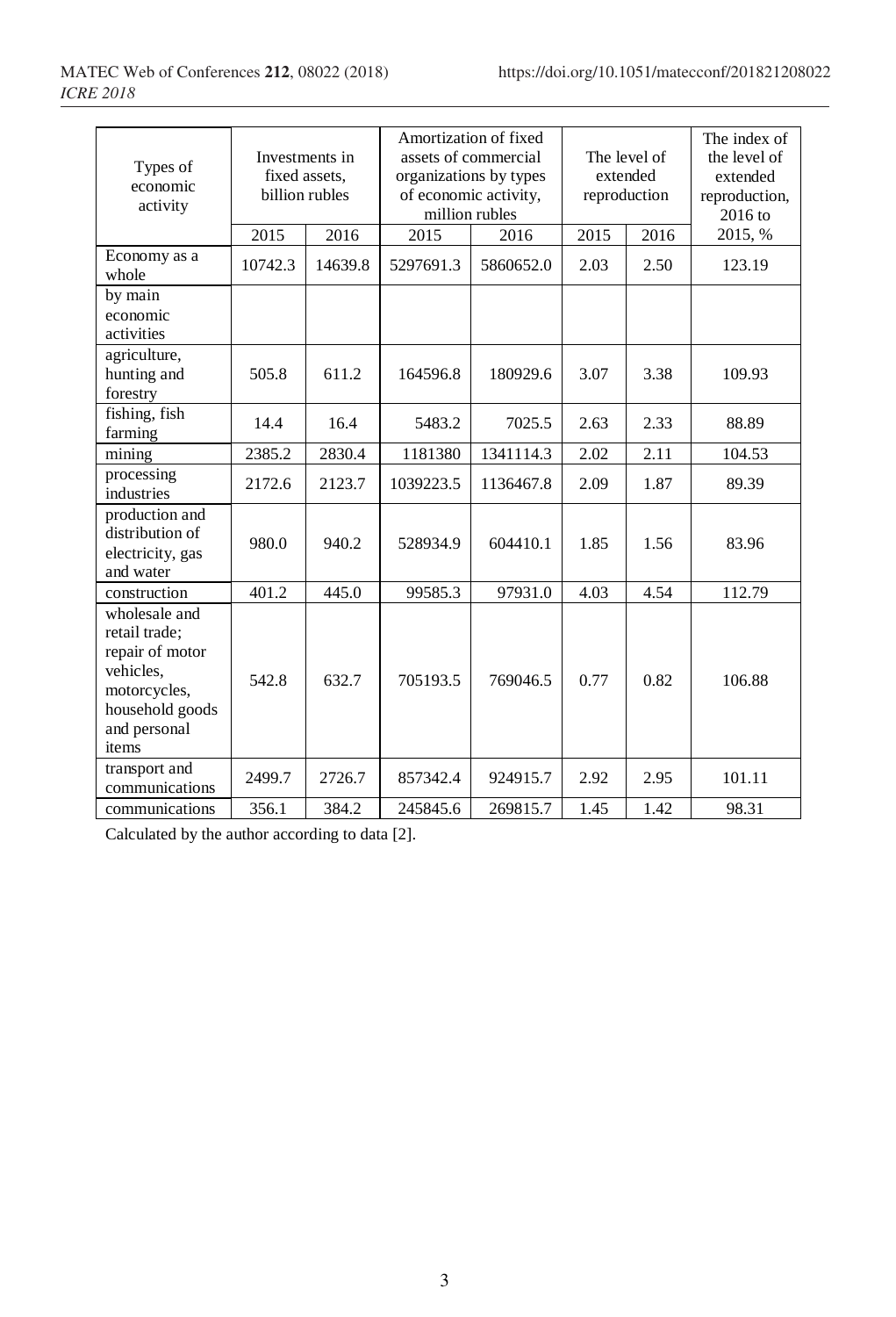|                                                                                                                                           |                           |                                   |                       |        |                       |                                                           | By main types of economic activity |                                                                                                             |                              |               |                                                  |
|-------------------------------------------------------------------------------------------------------------------------------------------|---------------------------|-----------------------------------|-----------------------|--------|-----------------------|-----------------------------------------------------------|------------------------------------|-------------------------------------------------------------------------------------------------------------|------------------------------|---------------|--------------------------------------------------|
| Investment<br>activity                                                                                                                    | In the economy as a whole | Agriculture, hunting and forestry | Fishery, fish farming | Mining | Processing industries | Production and distribution of electricity, gas and water | Construction                       | Wholesale and retail trade; repair of motor vehicles,<br>motorcycles, household products and personal items | Transport and communications | Communication | Imbalance of investment by directions (variance) |
| The share of<br>long-term<br>financial<br>investments of<br>organizations, as<br>a percentage of<br>the total                             | 11.3                      | 13.1                              | 54.2                  | 37.7   | 17.3                  | 6.9                                                       | 3.4                                | 8.9                                                                                                         | 17.2                         | 38.8          | 19.5                                             |
| 5 Index of<br>physical volume<br>of investments in<br>fixed assets, in<br>percentage to the<br>previous year (in<br>comparable<br>prices) | 99.1                      | 113.3                             | 102.6                 | 114.4  | 90.2                  | 89.1                                                      | 103.9                              | 108.2                                                                                                       | 101.3                        | 98.5          | 9.0                                              |
| Share of<br>investments in<br>fixed assets in<br>total investment<br>in the economy,<br>in percent                                        | 8.13                      | 4.2                               | 0.1                   | 19.4   | 14.6                  | 6.4                                                       | 3.0                                | 4.3                                                                                                         | 18.6                         | 2.6           | 6.9                                              |
| Share of<br>investment in<br>machinery,<br>equipment,<br>vehicles, in<br>percent                                                          | 30.6                      | 41.0                              | 95.2                  | 18.1   | 56.4                  | 38.3                                                      | 14.4                               | 53.7                                                                                                        | 40.4                         | 63.0          | 28.1                                             |
| Share of<br>investments in<br>fixed assets<br>financed from the<br>federal budget                                                         | 9.3                       | 2.3                               | 0.9                   | 0.0    | 1.6                   | 4.4                                                       | 14.3                               | 0.2                                                                                                         | 19.6                         | 3.5           | 7.7                                              |

**Table 3.** Evaluation of imbalance in investment activity.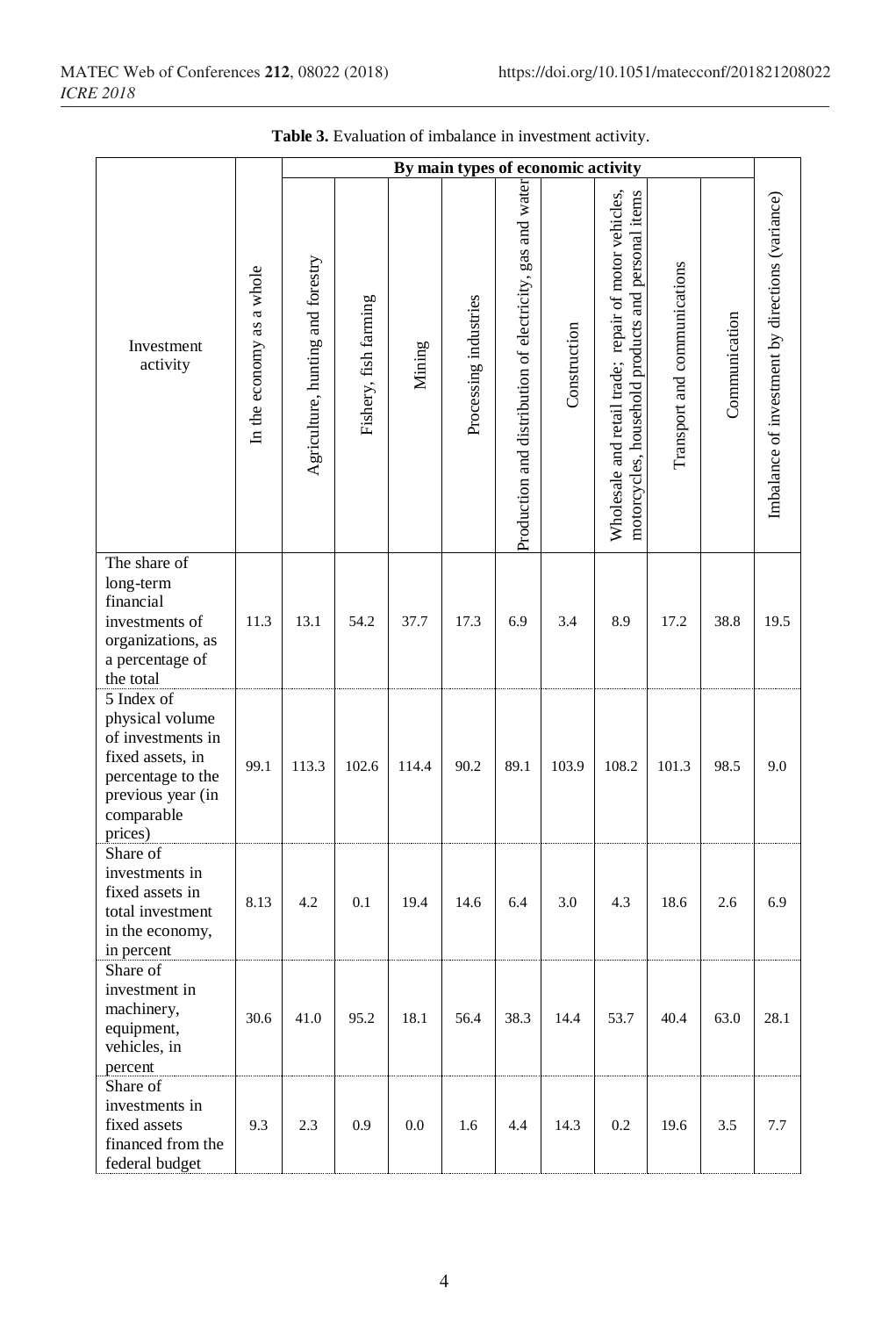| Share of<br>investments in<br>fixed assets<br>financed from the<br>budgets of the<br>constituent<br>entities of the<br>Russian<br>Federation | 6.0      | 1.3  | 0.0   | 0.0       | 0.1       | 4.0      | 6.6      | 0.0       | 11.9     | 0.2   | 51 |
|----------------------------------------------------------------------------------------------------------------------------------------------|----------|------|-------|-----------|-----------|----------|----------|-----------|----------|-------|----|
| Imbalance of<br>investment by<br>types of activity<br>(variance)                                                                             | $\Omega$ | 8.16 | 32.14 | <br>14.93 | <br>12.36 | <br>5.91 | <br>8.16 | <br>11.22 | <br>8.02 | 17.81 | .  |

Calculated by the author according to data [2].

## **3 Discussion**

The imbalance of the investment activity by types of activity is determined not only by the implementation of the state sectoral programs and by investing priority sectors from the budget, but also by the differences in the conditions for its formation.

Conditions for the formation of the investment activities contribute to the achievement of the necessary investment tasks. The most favorable conditions for the formation of the investment activity are in fishery and fish farming (Table 2). In comparison with other activities, the number of profitable organizations is much higher here, as well as the level of profitability of sales and assets, and the level of crediting is lower.

|                                                                 |                              | Including sectors                 |                       |        |                       |                                                                                 |              |                                                                                                                         |                              |                |  |
|-----------------------------------------------------------------|------------------------------|-----------------------------------|-----------------------|--------|-----------------------|---------------------------------------------------------------------------------|--------------|-------------------------------------------------------------------------------------------------------------------------|------------------------------|----------------|--|
| Conditions for the<br>formation of<br>investment<br>activities  | a whole<br>as<br>The economy | Agriculture, hunting and forestry | Fishing, fish farming | Mining | Processing industries | gas<br>of electricity,<br>Production and distribution<br>water<br>$\frac{1}{2}$ | Construction | products and<br>repair of motor<br>household<br>personal items<br>Wholesale and retail trade;<br>vehicles, motorcycles, | Transport and communications | Communication  |  |
| Index of work,<br>services, to the<br>previous year,%*          | 103.4                        | 104.8                             |                       | 102.5  | 100.1                 | 101.5                                                                           | 97.8         | 99.0**                                                                                                                  | 101.8                        | 96.2           |  |
| Producer price<br>index (tariffs), by<br>the previous<br>year,% | 107.4                        | 101.8                             | 103.3                 | 107.9  | 107.7                 | 105.1                                                                           | 103.2        | 105.6                                                                                                                   |                              | 105.6 105.4*** |  |

**Table 2.** Summary characteristics of the conditions and results of investment activities.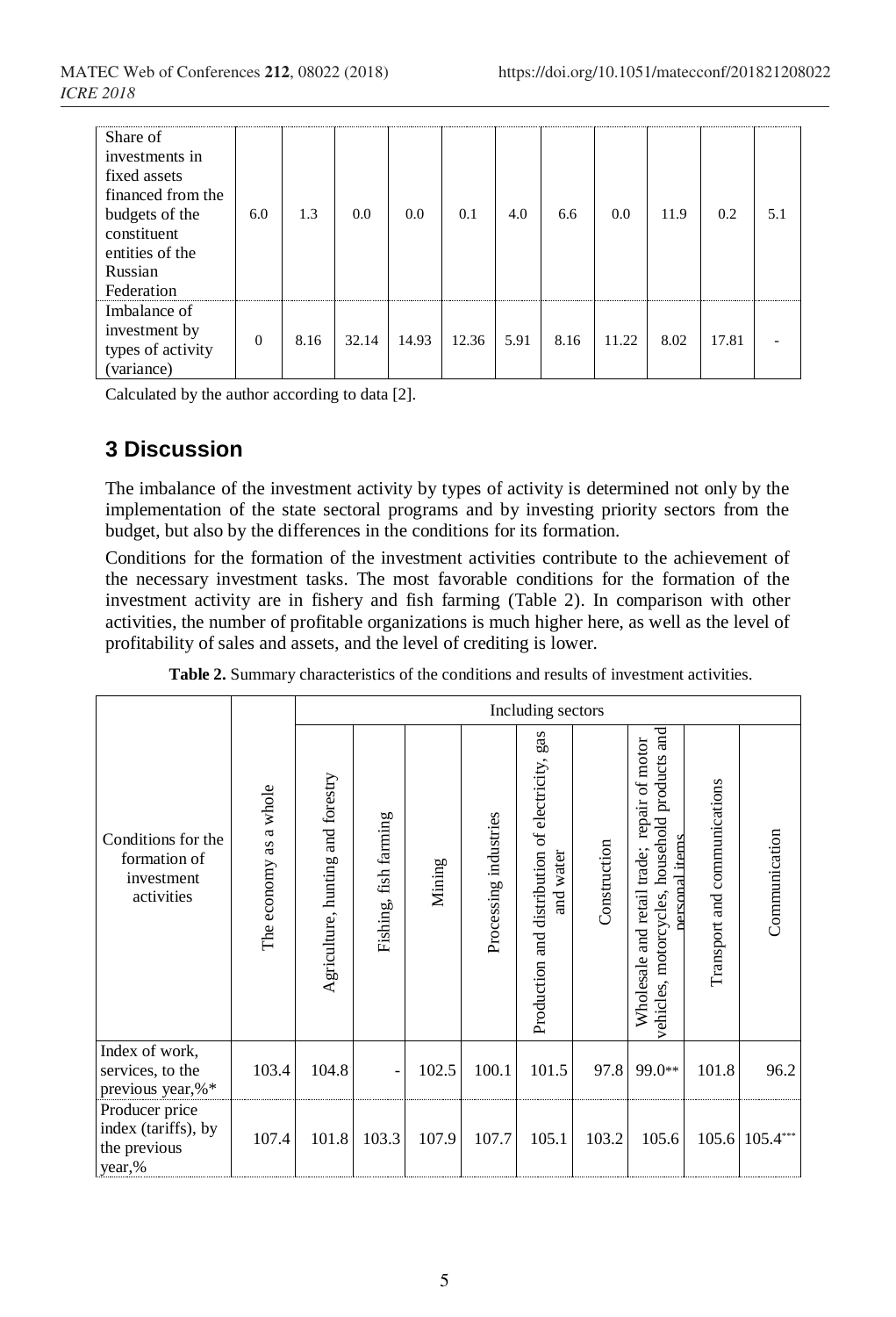| Average number<br>of employees,<br>thousand people                                            | 72400   | 1547.4 | 56.1  |        | 943.0 7032.5 1743.7 |       |       | 2455.4 5709.5 3685.8 |       | 720.0 |
|-----------------------------------------------------------------------------------------------|---------|--------|-------|--------|---------------------|-------|-------|----------------------|-------|-------|
| Average monthly<br>nominal accrued<br>wages of<br>employees, rubles                           | 30738.4 | 21755  | 54927 | 69936  | 34592               | 39629 | 32332 | 30030                | 41510 | 37984 |
| <b>Balanced financial</b><br>result (profit<br>minus loss) of<br>organizations, bln<br>rubles | 12801.6 | 246.8  | 85.1  | 2134.2 | 3066.7              | 738.3 |       | 39.8 2517.6 1126.5   |       | 211.1 |
| Profitability of<br>goods sold,<br>products (works,<br>services),%                            | 7.6     | 15.7   | 54.5  | 26.2   | 10.1                | 7.1   | 4.2   | 4.8                  | 10.1  | 16.6  |
| Return on<br>assets,%                                                                         | 5,9     | 6,0    | 26,9  | 9,9    | 6,3                 | 5,3   | 0,4   | 6,5                  | 5,2   | 6,8   |
| Share of profitable<br>organizations,%                                                        | 70.5    | 76.7   | 77.0  | 61.0   | 73.9                | 52.6  | 68.9  | 77.9                 | 66.8  | 70.0  |
| Share of loss-<br>making<br>organizations,%                                                   | 29.5    | 23.3   | 23.0  | 39.0   | 26.1                | 47.4  | 31.1  | 22.1                 | 33.2  | 30.0  |
| Share of<br>organizations that<br>had overdue<br>accounts<br>payable,%                        | 14.7    | 14.0   | 9.4   | 28.2   | 16.6                | 44.7  | 15.3  | 4.9                  | 16.7  | 10.8  |

\* \* - For certain types of activity, the indicator corresponding to this sector is shown (turnover of trade, freight turnover of transport, volume of communication services, etc.)

\*\* - Average value of the indices of turnover for the wholesale and retail trade

\*\*\* - average value of tariff indices for legal entities and individuals

Compiled from data [1].

The largest growth of production is demonstrated by agriculture with a slight increase in producer prices. Profitability indicators and the number of profitable organizations are also above average.

## **4 Conclusion**

The carried out analysis of the imbalance of the investment activity by types of activity showed that the disproportions in the investment development of industries are caused by budgetary, debt and investment issues. Their solution requires the search for new institutional, infrastructural and political decisions that can attract investors to the sectors of the economy.

## **References**

- 1. Federal Service of State Statistics, *Investment activity in Russia: conditions, factors, trends* (FSSS, Moscow, 2017)
- 2. Rosstat, *Investments in Russia* (Rosstat, Moscow, 2017)
- 3. N. M. Abdikeev, Yu. S. Bogachev, Vestnik Phinansovogo Universiteta, **21**, 3 (2017)